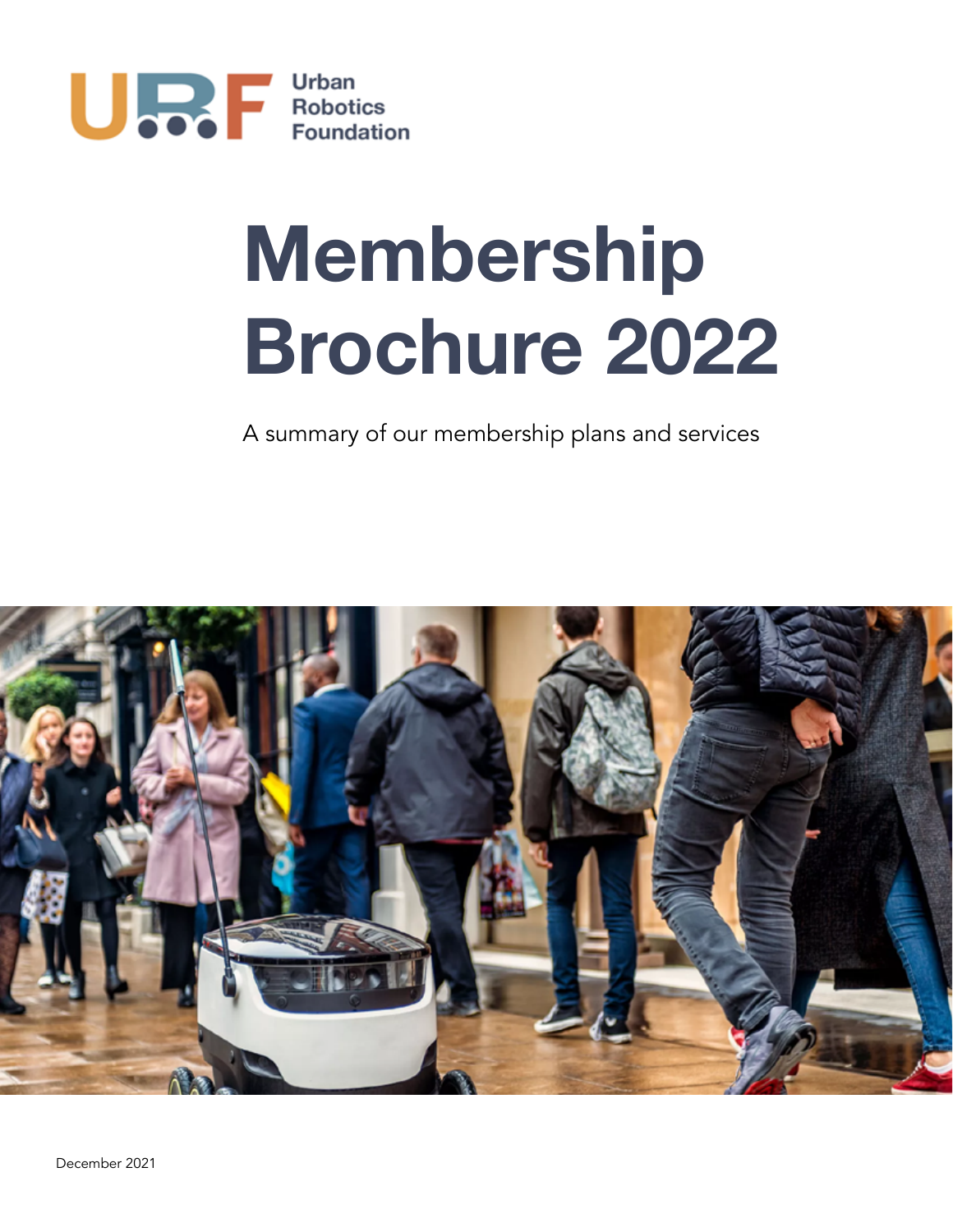The Urban Robotics Foundation brings together municipal, advocacy, corporate, and academic stakeholders to ensure robotic technology that is deployed in shared, pedestrianized spaces is implemented in a way that is beneficial and respectful for all users.

Robotic taxis and vans require reserved spaces to load and unload that are safe and adequate for all users.



Bern Grush Executive Director Urban Robotics Fundation

Urban delivery and maintenance robots have the potential to reduce urban food and goods delivery costs, traffic, pollution and green-house gases by shifting a significant portion of deliveries from cars and vans to systems that use small, energy-efficient electric robots that can be integrated with cargo bikes, electric goods vans, and micro-warehousing.

Minor technical variations on these same devices can clear sidewalks and pavements of snow, ice, litter, cigarette butts, as well as monitor for parking violations and security breaches. The combined number of benefits is large.

At the same time, vulnerable road users such as pedestrians, cyclists, persons using wheelchairs, seniors, persons with visual or hearing impairments, and all others need regulated vehicle designs and operational restrictions that keep all nearby people safe.

This requires critical care on the part of municipal traffic managers. This may be managed by identifying mapped pathways for restricted use at certain times, and to constrain weight and speed, while applying numerous other traffic rules on a segment-by-segment basis.

Currently, we are drafting the ISO 4448 standard: Ground-based automated **mobility**, to define the parameters and procedures for robotic vehicles such as taxis and goods vans at the curbside, and the movement of robotic service vehicles in urban spaces.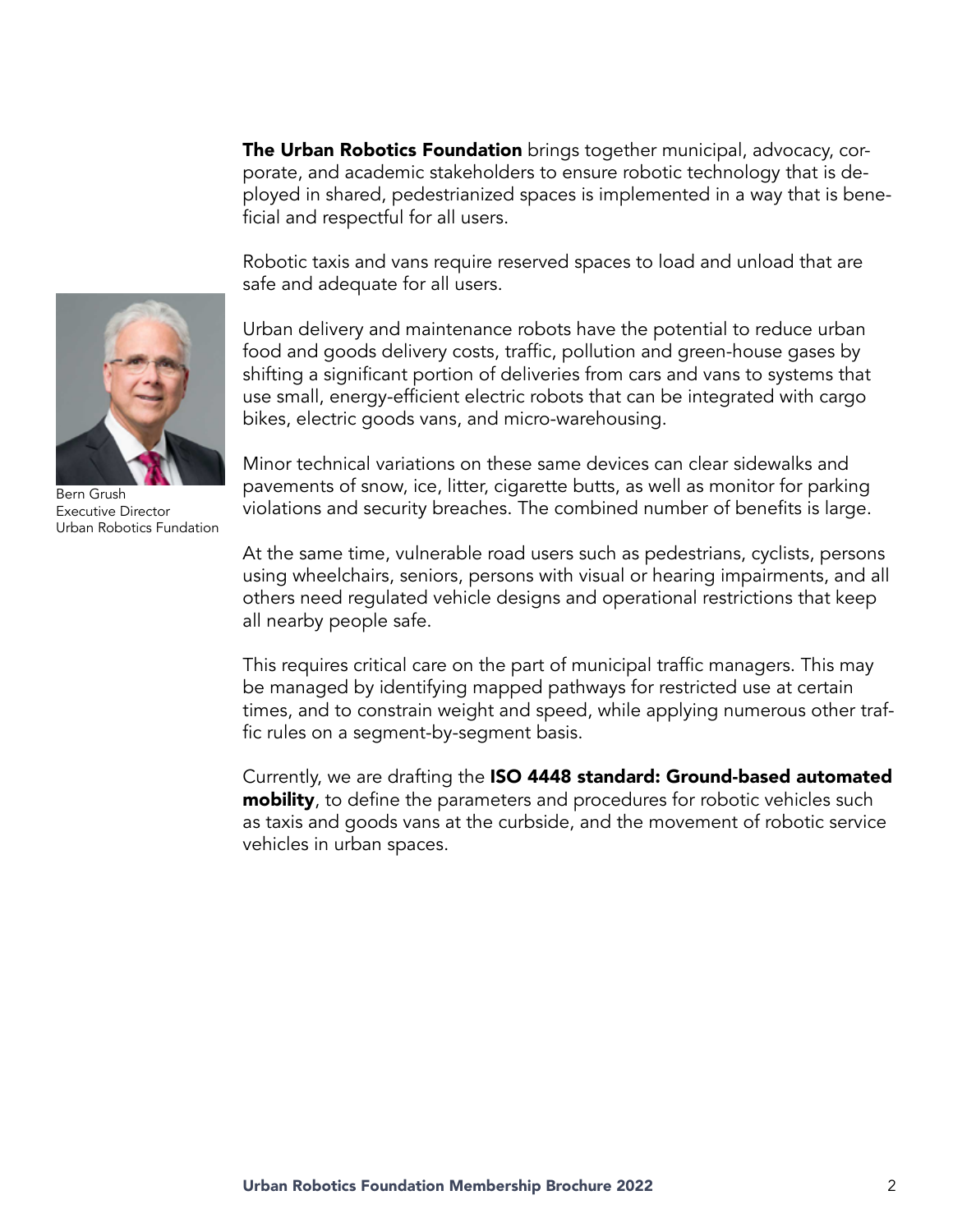#### For Municipal Members

Services for municipal members include:

- $\bullet$  Education regarding the regulation and orchestration<sup>1</sup> of robotic fleets in shared, public, pedestrianized spaces
- Access to webinars, events, research, and research materials
- Direct input into the parameters and procedures for passenger, goods delivery, and maintenance robots as ISO 4448 is being drafted
- Collaboration to develop the certification guidelines aspect of the ISO 4448 series, and have ongoing and beneficial access to these guidelines as they mature.

## For Vulnerable User Advocacy Members

Services for vulnerable user advocacy members include:

- Support for the language and procedures to enable cities to constrain the times, places, speeds, pathways, and volumes of robots in shared public spaces; this means vulnerable road users have the language they need to negotiate directly with their city's traffic department (and eventual orchestration system) to maximize their access to, and safety within, these public spaces
- Provisions of the metrics and procedures required to specify PUDO zones and wider sidewalks in those places where they may be currently inadequate to serve both accessibility and commercial needs.

## For Commercial Members

Services for commercial members include:

- Support for operators of passenger, logistic and other service fleets (e.g., maintenance, security) by informing a governance and communication infrastructure that makes negotiating concurrent access to curbs, pavements, walkways, bikeways, laneways, etc. by multiple fleet operators both feasible and safe
- Support for makers of robotic taxis, vans and autonomous mobile robots (e.g., sidewalk robots) by informing a communication infrastructure that enables a common machine and fleet conformance for acceptance into operating fleets and for city deployment.

<sup>1</sup> Orchestration refers to a form of traffic management system for coordinating multiple fleets of numerous robots from multiple vendors each on an independent schedule and task. In the case of ISO 4448, the purpose is to ensure safe, smooth, low volumes of robots to guarantee easy, comfortable access for other users sharing the same public space.